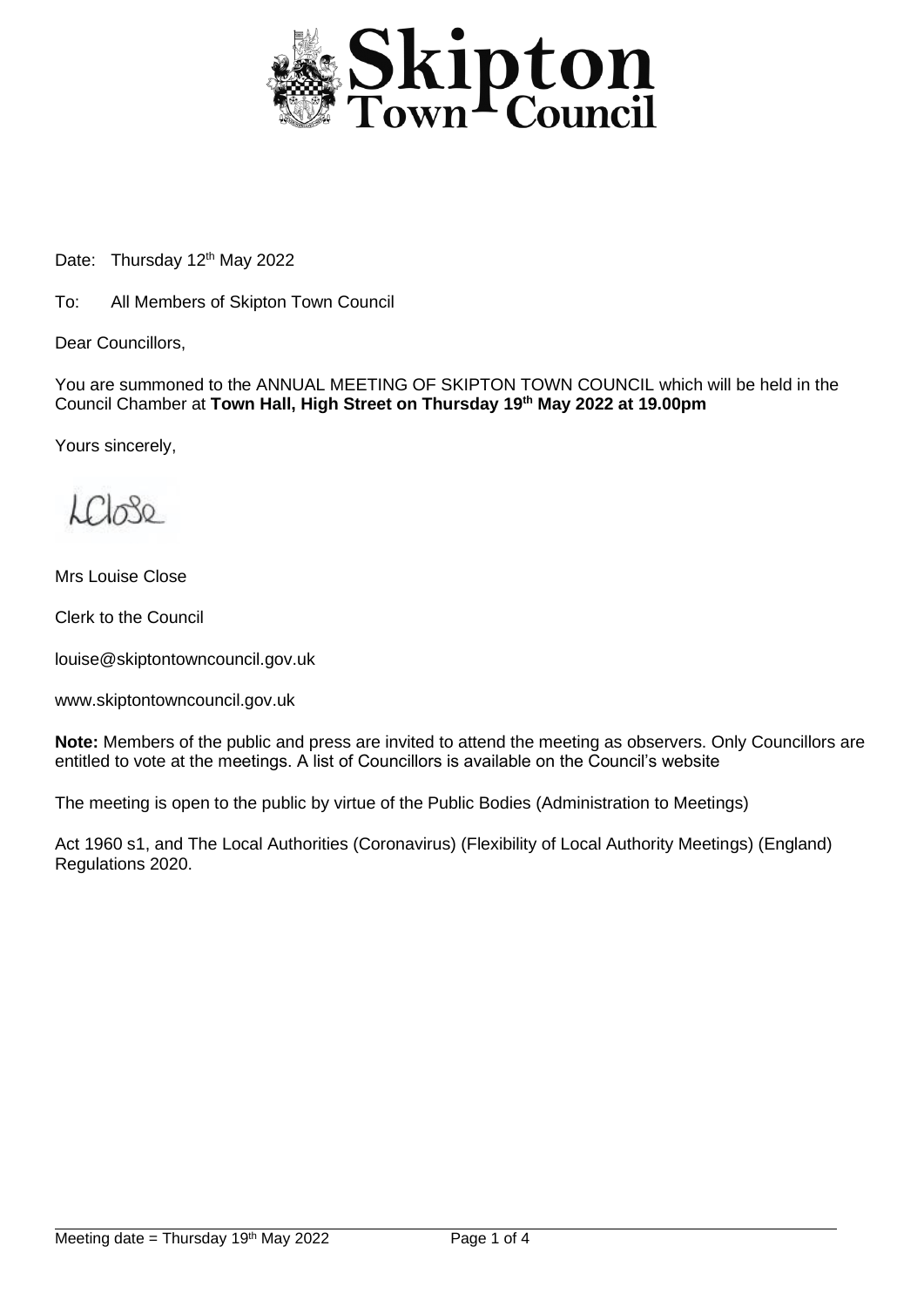## **SKIPTON TOWN COUNCIL 19th May 2022 19.00pm**

## **A copy of the agenda is available in larger print upon request.**

# **A G E N D A**

## **1. Election of Mayor for the 2022/2023 Civic Year**

## **2. Mayor's Declaration of Acceptance of Office**

**3. Mayor's remarks**

## **4. Election of Deputy Mayor for the Civic Year 2022/2023**

#### **5. Apologies for Absence**

To accept the reason(s) for the absence of any Members from the meeting.

#### **6. Disclosures of Interest**

To receive any disclosable pecuniary interests from members on matters to be considered at the meeting. The disclosure should include the nature of the interest and be registered with the monitoring officer within 28 days. Members are to ensure that their Register of Interests form is kept up to date with the CDC Monitoring Officer.

#### **7. Dispensations**

To decide upon any dispensation requests from members received by the Clerk in respect of this meeting.

#### **8. Approval of Full Council Minutes**

To approve the Minutes from the Full Council Meeting held on the 17<sup>th</sup> March 2022

## **9. Reports and Minutes from Committee and Sub committees Meetings**

To accept the minutes of the following committee meetings (Councillor Shared drive):

- Public Services Committee 6th January 2022
- Planning Committee 13th January 2022
- Market Committee 9th February 2022
- Public Services Committee (Extra ordinary meeting) 10th February 2022

\_\_\_\_\_\_\_\_\_\_\_\_\_\_\_\_\_\_\_\_\_\_\_\_\_\_\_\_\_\_\_\_\_\_\_\_\_\_\_\_\_\_\_\_\_\_\_\_\_\_\_\_\_\_\_\_\_\_\_\_ \_\_\_\_\_\_\_\_\_\_

• Finance and Policy Committee 17th February 2022

#### **10. Standing Orders**

To resolve to adopt the Standing Orders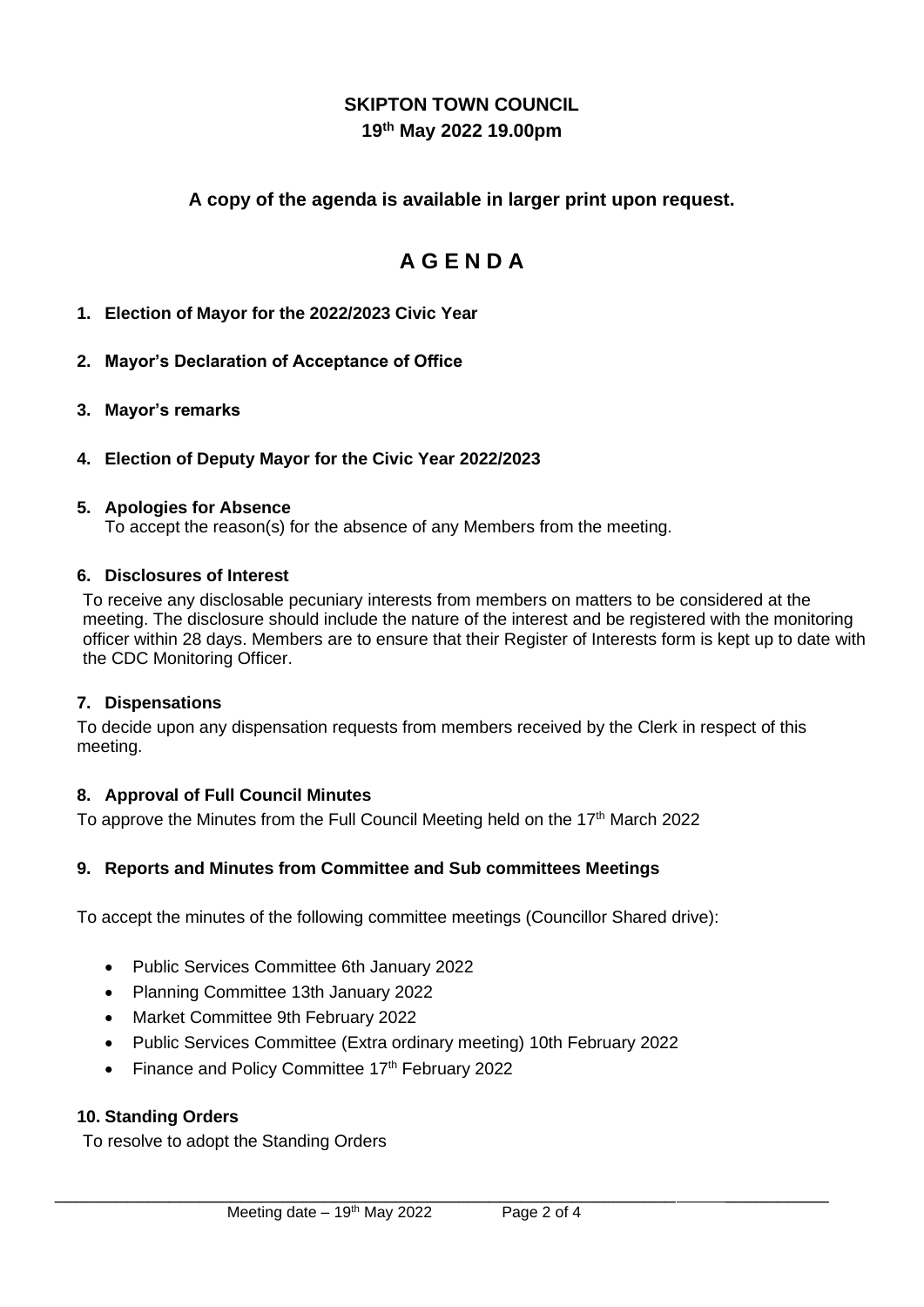## **SKIPTON TOWN COUNCIL 19th May 2022 19.00pm**

#### **11. Financial regulations**

To adopt and approve the Councils Financial Regulations

## **12. Code of Conduct**

To adopt the Code of Conduct.

## **13. Delegation Arrangements under Local Government Act 1972 s101**

To resolve that the delegation arrangement made under the Local Government Act 1972 s101 gives delegated powers in relation to all business matters for the following standing committees: Finance & Policy, Audit & Complaints, Public Services, Planning, Events & Tourism, Market and Management & Staffing.

## **14. Membership of the Finance & Policy Committee**

To appoint the membership of the Council's Committee: Finance & Policy

## **15. Chairman of Finance & Policy**

To appointment the Chairman of the Finance & Policy Committee

## **16. Membership of the Audit & Complaints Committee**

To appoint the membership of the Council's Committee: Audit & Complaints

## **17. Chairman of Audit & Complaints Committee**

To appointment the Chairman of the Audit & Complaints Committee

## **18. Membership of the Public Services Committee**

To approve the membership of the Council's Committee: Public Services

## **19. Chairman of Public Services Committee**

To appointment the Chairman of the Public Services Committee

#### **20. Membership of the Planning Committee**

To appoint the membership of the Council's Committee: Planning Committee

## **21. Chairman of Planning Committee**

To appointment the Chairman of the Public Services Committee

## **22. Membership of the Events & Tourism Committee**

To appoint the membership of the Council's Committee: Events & Tourism Committee

\_\_\_\_\_\_\_\_\_\_\_\_\_\_\_\_\_\_\_\_\_\_\_\_\_\_\_\_\_\_\_\_\_\_\_\_\_\_\_\_\_\_\_\_\_\_\_\_\_\_\_\_\_\_\_\_\_\_\_\_ \_\_\_\_\_\_\_\_\_\_

#### **23. Chairman of Events & Tourism Committee**

To appointment the Chairman of the Events & Tourism Committee